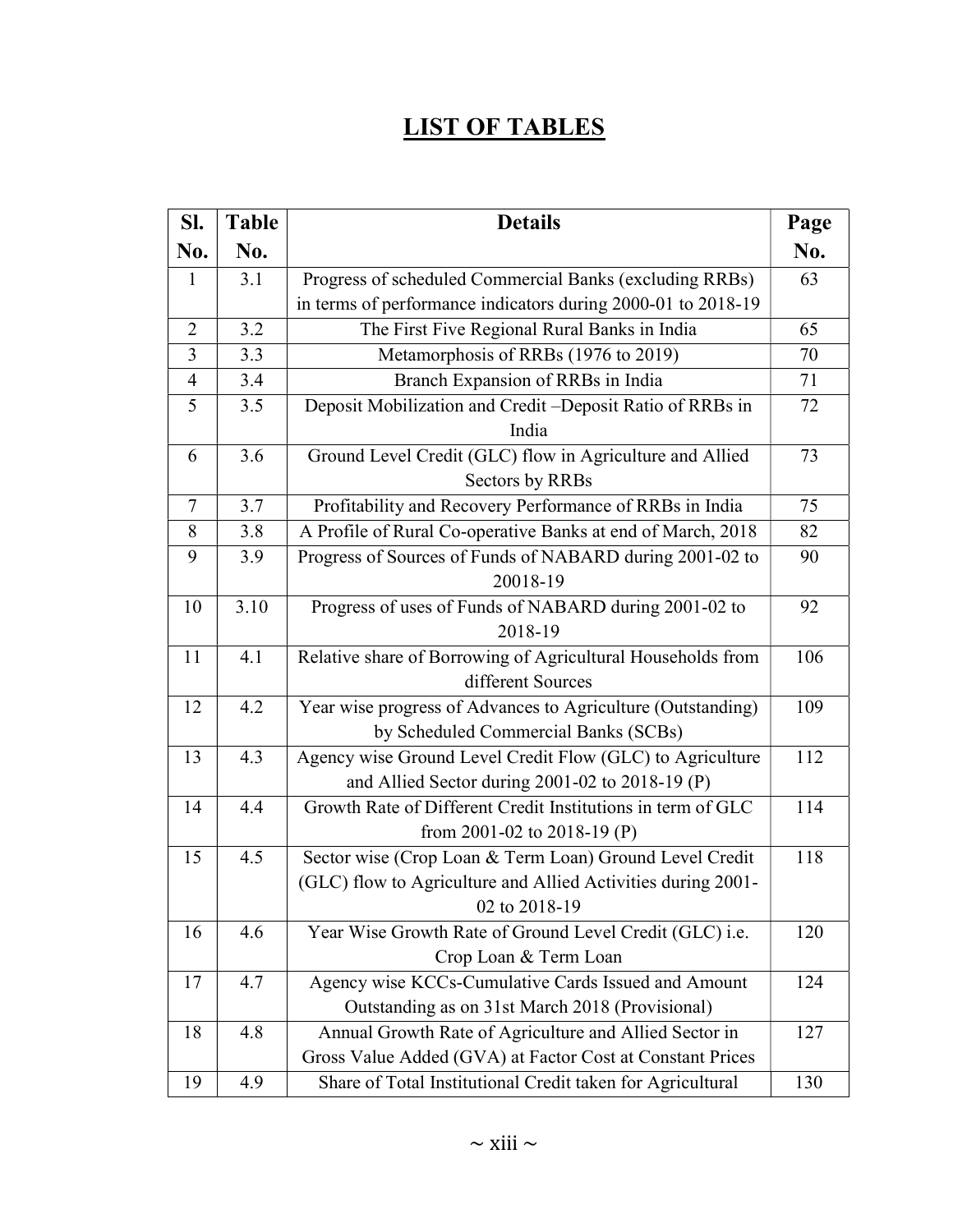|    |      | Purposes by different Size-Groups during the year 2010-11    |     |
|----|------|--------------------------------------------------------------|-----|
| 20 | 4.10 | Year wise progress of Agricultural Production of Major Crops | 132 |
| 21 | 4.11 | Average Annual Growth Rate (AAGR) of Major Crops             | 133 |
|    |      | Production from 2010-11 to 2017-18                           |     |
| 22 | 4.12 | Year wise progress of Yield per Hectare of Major             | 135 |
|    |      | <b>Agricultural Crops</b>                                    |     |
| 23 | 4.13 | Average Annual Growth Rate (AAGR) Yield per Hectare of       | 136 |
|    |      | Major Crops from 2010-11 to 2017-18                          |     |
| 24 | 4.14 | Gross Capital Formation in Agriculture and Allied Sectors    | 137 |
|    |      | (At 2004-05 Prices)                                          |     |
| 25 | 4.15 | Gross Capital Formation in Agriculture and Allied Sectors    | 138 |
|    |      | (At 2011-12 Prices)                                          |     |
| 26 | 4.16 | Share of Public and Private Sector investment in Total GCF   | 140 |
|    |      | in Agriculture & Allied Sectors                              |     |
| 27 | 4.17 | Agency wise progress of Disbursement of Short-Term (ST)      | 143 |
|    |      | Refinance                                                    |     |
| 28 | 4.18 | Agency wise progress of Disbursement of Long-Term (LT)       | 145 |
|    |      | Refinance                                                    |     |
| 29 | 4.19 | Tranche-wise Allocation, sanction and Disbursements under    | 147 |
|    |      | RIDF (As on 31 March 2019)                                   |     |
| 30 | 4.20 | Sector-Wise Sanctions under RIDF during 2018-19 (as on 31    | 150 |
|    |      | <b>March 2019)</b>                                           |     |
| 31 | 4.21 | Status of WIF Loan Sanctions and Disbursements as on 31st    | 152 |
|    |      | March 2019                                                   |     |
| 32 | 4.22 | Progress of SHG-BLP as on 31st March 2019                    | 156 |
| 33 | 4.23 | Agency-wise progress of Savings of SHGs with Banks as on     | 157 |
|    |      | 31st March, 2019                                             |     |
| 34 | 4.24 | Agency-wise Loan Disburse, Loan Outstanding & NPAs of        | 158 |
|    |      | SHGs with Banks as on 31st March 2019                        |     |
| 35 | 5.1  | Agriculture Profile of West Bengal                           | 173 |
| 36 | 5.2  | Commercial Banks at a Glance in West Bengal as on 31st       | 174 |
|    |      | march, 2018                                                  |     |
| 37 | 5.3  | Year wise progress of Agricultural Credit (Loan Outstanding) | 176 |
|    |      | by Scheduled Commercial Banks during 2001-02 to 2018-19      |     |
| 38 | 5.4  | Agency wise KCCs-Cumulative Cards Issued and Amount          | 178 |
|    |      | Outstanding in West Bengal as on 31st March 2018             |     |
|    |      | (Provisional)                                                |     |
| 39 | 5.5  | Agency Wise Status of Kishan Credit Cards issued and Loan    | 179 |
|    |      | Disbursed in West Bengal during 2015-16 to 2018-19           |     |
| 40 | 5.6  | Progress of Net State Domestic Product (NSDP) at Factor      | 182 |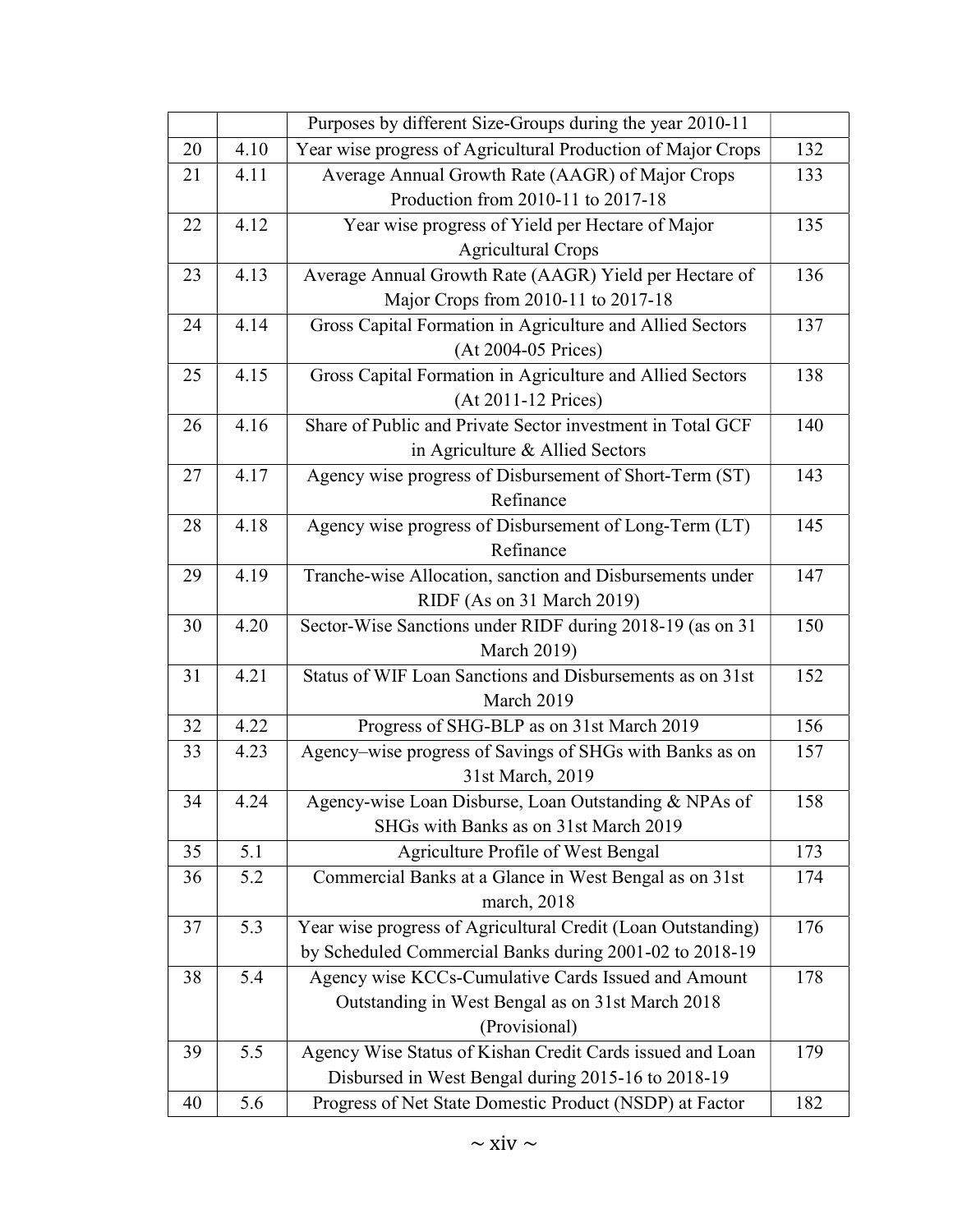|    |      | Cost of Agriculture (Constant Prices) in West Bengal          |     |
|----|------|---------------------------------------------------------------|-----|
| 41 | 5.7  | Progress of Total Foodgrains Production in West Bengal        | 185 |
|    |      | during 2001-02 to 2016-17                                     |     |
| 42 | 5.8  | Tranche-Wise Sanction and Disbursements under RIDF in         | 187 |
|    |      | West Bengal as on 31st March 2019                             |     |
| 43 | 5.9  | Sector Wise Sanctioned under RIDF in West Bengal as on        | 190 |
|    |      | 31st October 2019                                             |     |
| 44 | 5.10 | Progress of Investment in Agriculture Marketing               | 191 |
|    |      | Infrastructure in West Bengal during 2007-08 to 2014-15       |     |
| 45 | 5.11 | Agency-wise progress of Savings, Loan Outstanding & NPAs      | 194 |
|    |      | of SHGs with Banks in West Bengal as on 31st March 2019       |     |
| 46 | 5.12 | Status of SHGs in West Bengal during 2014-15 to 2018-19       | 194 |
| 47 | 6.1  | Jalpaiguri District at a Glance                               | 207 |
| 48 | 6.2  | Branch Banking Network at Jalpaiguri as on 31st March,        | 209 |
|    |      | 2019                                                          |     |
| 49 | 6.3  | Key Performance Parameters of Scheduled Commercial            | 210 |
|    |      | Banks in Jalpaiguri as on 31st March, 2019                    |     |
| 50 | 6.4  | Progress of Commercial Banks in terms of GLC flow in          | 211 |
|    |      | Jalpaiguri during 2009-10 to 2018-19                          |     |
| 51 | 6.5  | Progress of Regional Rural Banks (RRBs) in terms of GLC       | 213 |
|    |      | flow in Jalpaiguri during 2009-10 to 2018-19                  |     |
| 52 | 6.6  | Progress of Cooperative Banks in terms of GLC flow in         | 215 |
|    |      | Jalpaiguri during 2009-10 to 2018-19                          |     |
| 53 | 6.7  | A Comparison among Different Agencies in terms of GLC         | 217 |
|    |      | flow in Jalpaiguri during 2009-10 to 2018-19                  |     |
| 54 | 6.8  | Progress of Crop Loan to Agriculture and Allied Sector in     | 219 |
|    |      | Jalpaiguri during 2009-10 to 2018-19                          |     |
| 55 | 6.9  | Progress of Term Loan to Agriculture and Allied Sector in     | 221 |
|    |      | Jalpaiguri during 2009-10 to 2018-19                          |     |
| 56 | 6.10 | Progress of Total GLC Flow to Agriculture and Allied Sector   | 223 |
|    |      | in Jalpaiguri during 2009-10 to 2018-19                       |     |
| 57 | 6.11 | Agency-Wise Status of Kishan Credit Card (KCC) issued in      | 225 |
|    |      | Jalpaiguri District during 2014-15 to 2018-19                 |     |
| 58 | 6.12 | Progress of Rice productivity in Jalpaiguri District during   | 227 |
|    |      | 2012-13 to 2017-18                                            |     |
| 59 | 6.13 | Progress of Wheat productivity in Jalpaiguri District during  | 229 |
|    |      | 2012-13 to 2017-18                                            |     |
| 60 | 6.14 | Progress of Potato productivity in Jalpaiguri District during | 231 |
|    |      | 2012-13 to 2017-18                                            |     |
| 61 | 6.15 | Sector Wise Sanction under Closed RIDF Tranche I-XVII and     | 233 |